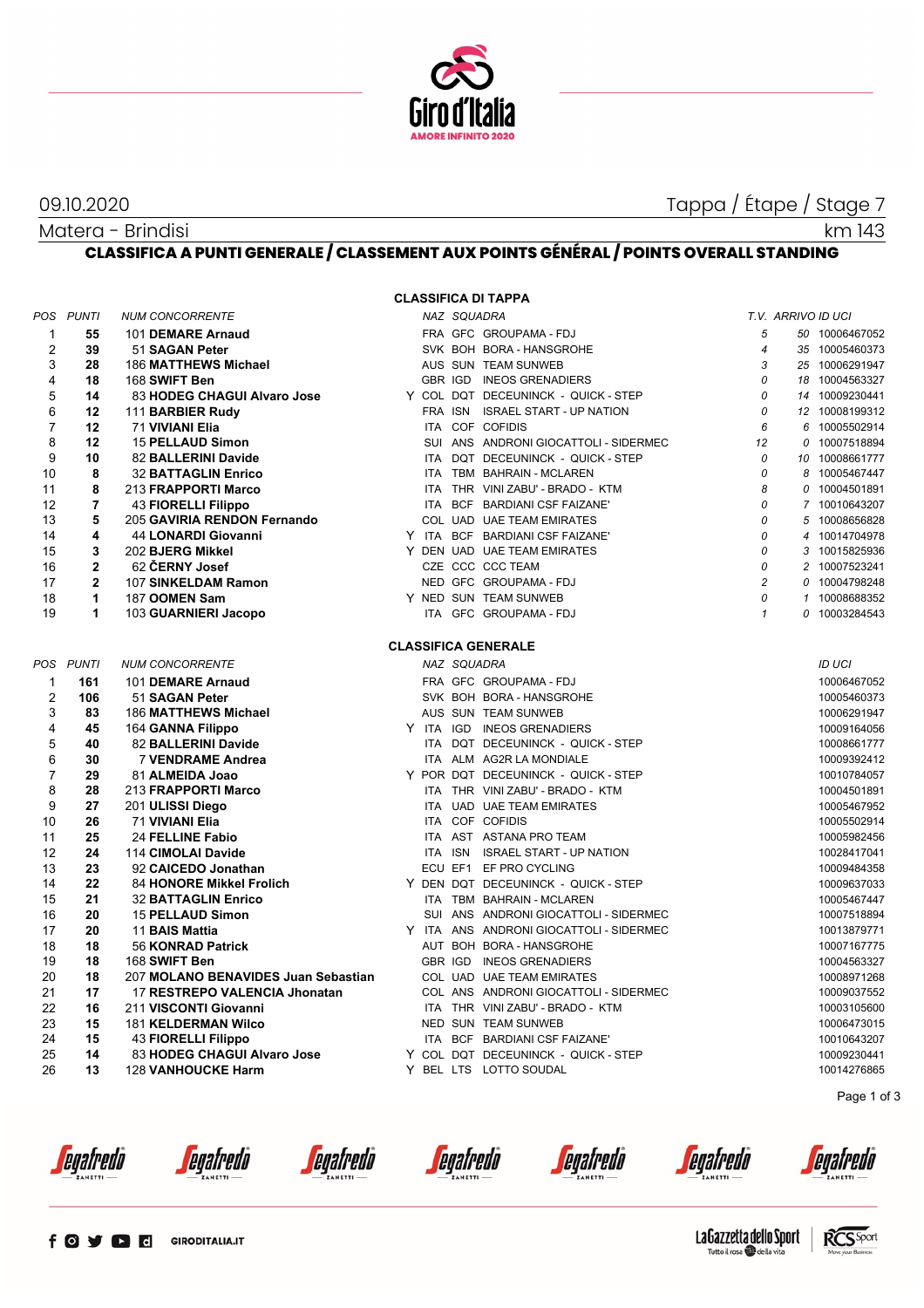

09.10.2020 Tappa / Étape / Stage 7

km 143

Matera - Brindisi **CLASSIFICA A PUNTI GENERALE / CLASSEMENT AUX POINTS GÉNÉRAL / POINTS OVERALL STANDING**

## **CLASSIFICA GENERALE**

| POS      | <b>PUNTI</b>                  | <b>NUM CONCORRENTE</b>                    | NAZ SQUADRA |                                                       | ID UCI                     |
|----------|-------------------------------|-------------------------------------------|-------------|-------------------------------------------------------|----------------------------|
| 27       | 13                            | 202 BJERG Mikkel                          |             | Y DEN UAD UAE TEAM EMIRATES                           | 10015825936                |
| 28       | 13                            | 205 GAVIRIA RENDON Fernando               |             | COL UAD UAE TEAM EMIRATES                             | 10008656828                |
| 29       | 12                            | 122 DE GENDT Thomas                       |             | BEL LTS LOTTO SOUDAL                                  | 10004816739                |
| 30       | 12                            | 18 RUMAC Josip                            |             | CRO ANS ANDRONI GIOCATTOLI - SIDERMEC                 | 10007822729                |
| 31       | 12                            | 127 OLDANI Stefano                        |             | Y ITA LTS LOTTO SOUDAL                                | 10014972538                |
| 32       | 12                            | 111 BARBIER Rudy                          |             | FRA ISN ISRAEL START - UP NATION                      | 10008199312                |
| 33       | 10                            | 21 FUGLSANG Jakob                         |             | DEN AST ASTANA PRO TEAM                               | 10003401246                |
| 34       | 9                             | 62 ČERNY Josef                            |             | CZE CCC CCC TEAM                                      | 10007523241                |
| 35       | 9                             | 94 CRADDOCK G Lawson                      |             | USA EF1 EF PRO CYCLING                                | 10006885566                |
| 36       | 8                             | 193 BRAMBILLA Gianluca                    |             | ITA TFS TREK - SEGAFREDO                              | 10005818162                |
| 37       | 8                             | 218 ZARDINI Edoardo                       |             | ITA THR VINI ZABU' - BRADO - KTM                      | 10005658114                |
| 38       | $\overline{7}$                | 191 NIBALI Vincenzo                       |             | ITA TFS TREK - SEGAFREDO                              | 10002837838                |
| 39       | $\overline{7}$                | <b>135 HAMILTON Lucas</b>                 |             | Y AUS MTS MITCHELTON - SCOTT                          | 10009497593                |
| 40       | 6                             | 173 FOSS Tobias S                         |             | Y NOR TJV JUMBO - VISMA                               | 10011133661                |
| 41       | 6                             | 124 HAGEN Carl Fredrik                    |             | NOR LTS LOTTO SOUDAL                                  | 10088502578                |
| 42       | 6                             | 166 NARVAEZ PRADO Jhonatan Manuel         |             | Y ECU IGD INEOS GRENADIERS                            | 10009637235                |
| 43       | 6                             | 64 GRADEK Kamil                           |             | POL CCC CCC TEAM                                      | 10005750262                |
| 44       | 6                             | <b>48 ZANA Filippo</b>                    |             | Y ITA BCF BARDIANI CSF FAIZANE'                       | 10015829370                |
| 45       | 6                             | 216 VAN EMPEL Etienne                     |             | NED THR VINI ZABU' - BRADO - KTM                      | 10008653592                |
| 46       | 5                             | 33 BILBAO LOPEZ DE ARMENTIA Pello         |             | ESP TBM BAHRAIN - MCLAREN                             | 10007609228                |
| 47       | 5                             | 57 MAJKA Rafal                            |             | POL BOH BORA - HANSGROHE                              | 10005380450                |
| 48       | 5                             | 185 HINDLEY Jai                           |             | Y AUS SUN TEAM SUNWEB                                 | 10010982909                |
| 49       | 5                             | 47 TONELLI Alessandro                     |             | ITA BCF BARDIANI CSF FAIZANE'                         | 10007527786                |
| 50       | 5                             | <b>152 CAMPENAERTS Victor</b>             |             | BEL NTT NTT PRO CYCLING                               | 10008913371                |
| 51       | 5                             | 98 WHELAN James                           |             | Y AUS EF1 EF PRO CYCLING                              | 10046251200                |
| 52       | 4                             | 206 MCNULTY Brandon                       |             | Y USA UAD UAE TEAM EMIRATES                           | 10015092372                |
| 53       | 4                             | 38 TRATNIK Jan                            |             | SLO TBM BAHRAIN - MCLAREN                             | 10006486452                |
| 54       | 4                             | <b>4 GASTAUER Ben</b>                     |             | LUX ALM AG2R LA MONDIALE                              | 10003272015                |
| 55       | 4                             | 156 SOBRERO Matteo                        |             | Y ITA NTT NTT PRO CYCLING                             | 10009976836                |
| 56       | 4                             | <b>44 LONARDI Giovanni</b>                |             | Y ITA BCF BARDIANI CSF FAIZANE'                       | 10014704978                |
| 57       | 3                             | 162 CASTROVIEJO NICOLAS Jonathan          | ESP IGD     | <b>INEOS GRENADIERS</b>                               | 10004617180                |
| 58       | 3                             | 167 PUCCIO Salvatore                      | ITA IGD     | <b>INEOS GRENADIERS</b>                               | 10005587887                |
| 59       | 3                             | 93 CLARKE Simon                           |             | AUS EF1 EF PRO CYCLING                                | 10003032949                |
| 60       | 3                             | 126 HOLMES Matthew                        |             | GBR LTS LOTTO SOUDAL                                  | 10007962973                |
| 61       | 3                             | 53 BODNAR Maciej                          |             | POL BOH BORA - HANSGROHE                              | 10003349312                |
| 62       | 3                             | 91 BENNETT Sean                           |             | Y USA EF1 EF PRO CYCLING                              | 10008862346                |
| 63       | $\mathbf{2}$                  | 155 POZZOVIVO Domenico                    |             | ITA NTT NTT PRO CYCLING                               | 10002692540                |
| 64       | $\mathbf{2}$                  | 141 CARRETERO Hector                      |             | Y ESP MOV MOVISTAR TEAM                               | 10015833818                |
| 65       | $\overline{2}$                | <b>46 ROMANO Francesco</b>                |             | Y ITA BCF BARDIANI CSF FAIZANE'                       | 10011133863                |
| 66<br>67 | $\mathbf 2$<br>$\overline{2}$ | 106 SCOTSON Miles                         |             | AUS GFC GROUPAMA - FDJ<br>NED GFC GROUPAMA - FDJ      | 10007809894                |
| 68       | $\mathbf{2}$                  | 107 SINKELDAM Ramon<br>55 GAMPER Patrick  |             | Y AUT BOH BORA - HANSGROHE                            | 10004798248                |
| 69       | $\mathbf{1}$                  | 171 KRUIJSWIJK Steven                     |             | NED TJV JUMBO - VISMA                                 | 10010966236                |
| 70       | $\mathbf{1}$                  | 87 MASNADA Fausto                         |             | ITA DOT DECEUNINCK - QUICK - STEP                     | 10004443994                |
| 71       | 1                             |                                           |             |                                                       | 10008912563                |
| 72       | $\mathbf{1}$                  | 187 OOMEN Sam                             |             | Y NED SUN TEAM SUNWEB                                 | 10008688352                |
| 73       | $\mathbf{1}$                  | 196 MOSCA Jacopo                          |             | ITA TFS TREK - SEGAFREDO<br>ITA UAD UAE TEAM EMIRATES | 10007733914                |
| 74       | 1                             | 203 CONTI Valerio<br>103 GUARNIERI Jacopo | <b>ITA</b>  | GFC GROUPAMA - FDJ                                    | 10007518692<br>10003284543 |
|          |                               |                                           |             |                                                       |                            |
|          |                               |                                           |             |                                                       | Page 2 of 3                |

*<u>egafredo</u>* 

*<u>egafredò</u>* 

*<u>egafredò</u>* 

*<u>Cegafredo</u>* 

*<u>egafredò</u>* 

*<u>egafredo</u>*